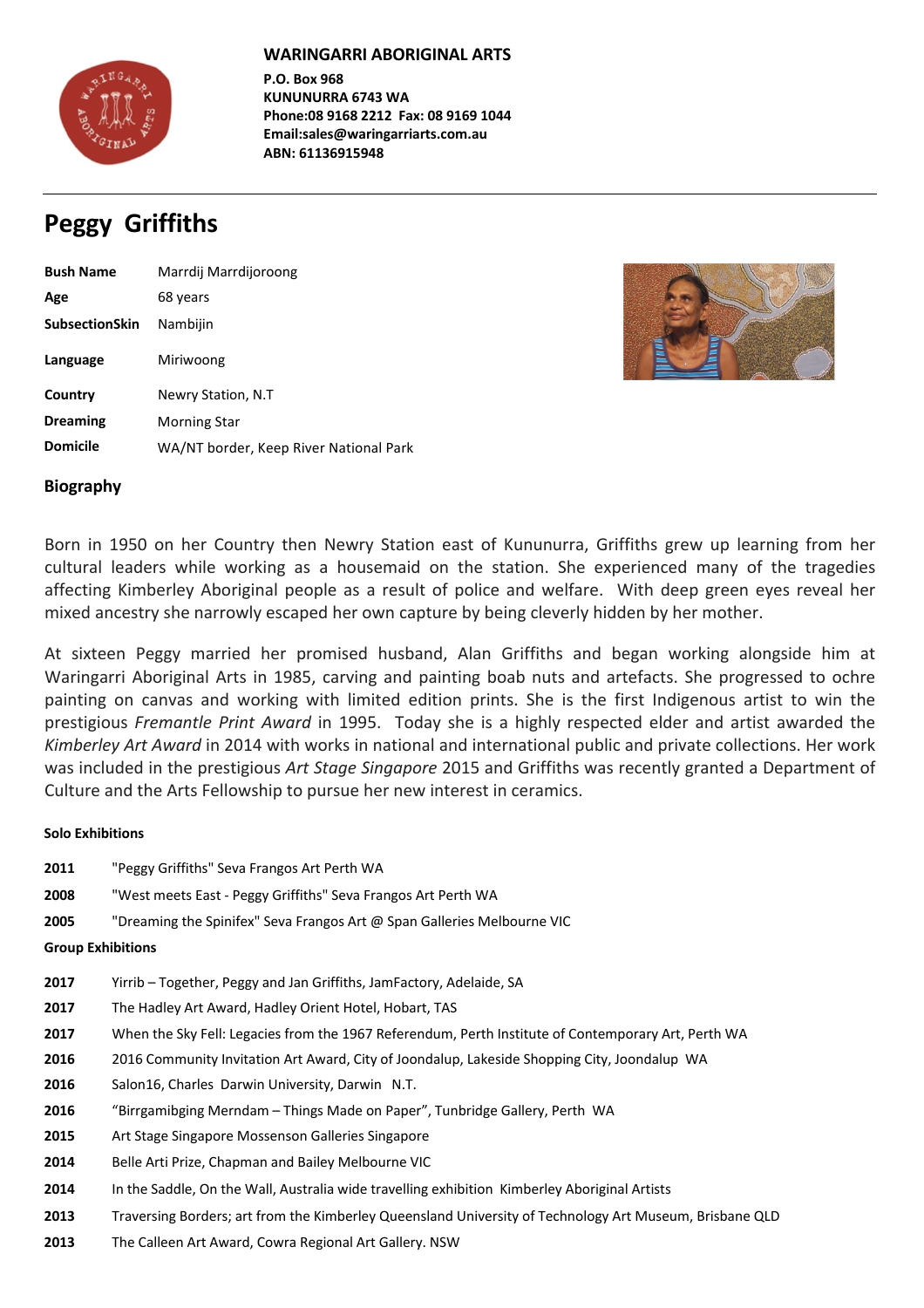- "Our Living Land" An Exhibition of Leading Artists from the East Kimberley, OFOTO ANART Gallery, Shanghai, China
- "Our Living Land" An Exhibition of Leading Artists from the East Kimberley, Salvo Hotel, Shanghai, China
- The 2013 Sulman Prize, Art Gallery of NSW
- "Sharing Difference on Common Ground" Bunbury Regional Art Galleries, Bunbury
- "Sharing Difference on Common Ground" The Cannery Arts Centre, Esperence
- "Sharing Difference on Common Ground" Geraldton Regional Art Gallery, Geraldton
- "Sharing Difference on Common Ground" Alcoa Mandurah Art Gallery, Mandurah
- " Sharing Difference on Common Ground 2" CCAE Darwin NT
- "Small Presents Big Presence 8 Artists 100 Artworks" Seva Frangos Art Perth WA
- "Best of the Best" Framed Gallery Darwin NT
- "Sharing Difference on Common Ground" Holmes A Court Gallery Perth WA
- "Alan & Peggy Griffiths" Short Street Gallery Broome WA
- "First and Second Generation Artists from Waringarri Aboriginal Arts and Warmun Art Centre" Seva Frangos Art Perth WA
- "Kimberley Ink" Northern Editions Darwin NT
- "Celebration" Seva Frangos Art Perth WA
- "Kimberley Ink and Ochre" Wollongong University NSW
- "Belonging, Dancing, Walking" Seva Frangos Art @ Span Galleries Melbourne VIC
- "When Waringarri Came to Town" Woolloongabba Art Gallery Brisbane QLD
- "Waringarri 3 Women" Framed Gallery Darwin NT
- Kimberley Focus Alan and Peggy Griffiths Perth International Arts Festival Perth WA
- "National Aboriginal and Torres Strait Islander Art Award" Museum and Art Gallery of Northern Territory Darwin NT
- "East Kimberley Art" Short St Gallery Broome WA
- "Heyson Prize" Adelaide SA
- " Love Your Work 30 Year Exhibition" Fremantle Arts Centre Perth WA
- "Warrgebarenkoo" Fremantle Arts Centre Perth WA
- "Kimberley Ochre" Red Rock Art at Cullen Bay NT
- "Groundwork" Fremantle Arts Centre Perth WA
- "National Aboriginal and Torres Strait Islander Art Award" Museum and Art Gallery of Northern Territory Darwin NT
- "National Aborigional; and Torres Strait Islander Art Award" Museum and Art Gallery of Northern Territory Darwin NT
- "East Kimberley Art Award" Kununurra WA
- 1997 "East Kimberley Art Award" Kununurra WA
- Fremantle Print Award Perth WA

#### **Themes**

Traditional Country of her father and grandfather

#### **Collections**

AUSTRALIAN INSTITUE OF ABORIGINAL AND TORRES ISLANDER STUDIES COLLECTION ARTBANK AUSTRALIA AUSTRALIAN EQUITY - KERRY STOKES COLLECTION **CHURCH GALLERY ART ANGELS** CITY OF SOUTH PERTH COLLECTION WA **EDITH COWAN UNIVERSITY** FREMANTLE ARTS COLLECTION

**GALLERY OF WESTERN AUSTRALIA**